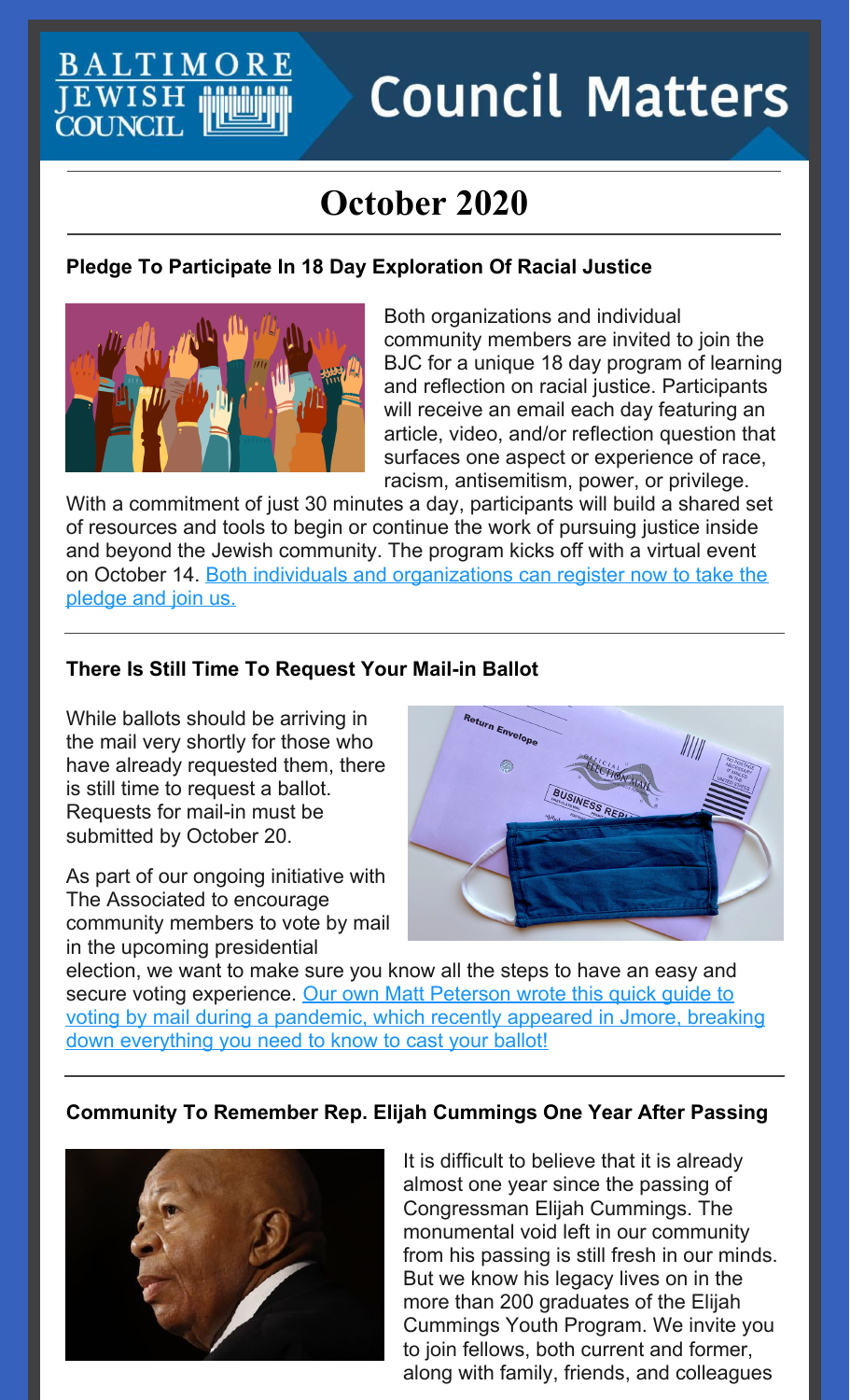of Congressman Cummings, to remember him and pay tribute to the impact he had. The program will take place on October 14 at 7:00 pm, and advance [registration](https://events.idonate.com/tribute?fbclid=IwAR19Vfs2LY3196QF6fJSlco_mUXHWPbgl-URa2k3QvjyJ56fpHSgEoUAITM) is required.

#### **Four Part Series On Arab Minority Within Israel To Begin This Month**

How do social and economic gaps between Israel's Jewish majority and Arab minority affect Israeli society as a whole? What are some of the social, cultural and economic issues and policies that have emerged as majority-minority priorities in recent years? How have recent efforts to close these gaps been impacted by the COVID-19 crisis?



We are excited to be joining with The

Associated's Israel Insight forum to present a four part series on Israel's Arab minority, where all of these questions, along with many others, will be discussed. The monthly series begins on October 13 at 12:00 PM, and advance [registration](https://associated.org/event/the-21-the-arab-minority-in-israeli-society/) is required.

#### **Still Time To Apply For Leadership Development Program**



Aimed at cultivating the next generation of Jewish leaders, the Leadership Development Program is currently recruiting for the next cohort of participants. The program kicks off next month and cohort members will develop an understanding of all aspects of Jewish community relations. From government relations to community security and everything in between, participants will be exposed to

each program area of the BJC, and upon completion of LDP will be equipped to take an increased role in the community.

Those interested must be under 40 years age, and can learn more about LDP and apply at: [baltjc.org/leadership-development](https://www.baltjc.org/leadership-development).

#### **BJC Rolls Out New Website**



If you have visited the BJC [website](http://baltjc.org) in recent days then you probably have noticed that things look a little different, new, and improved. That is because